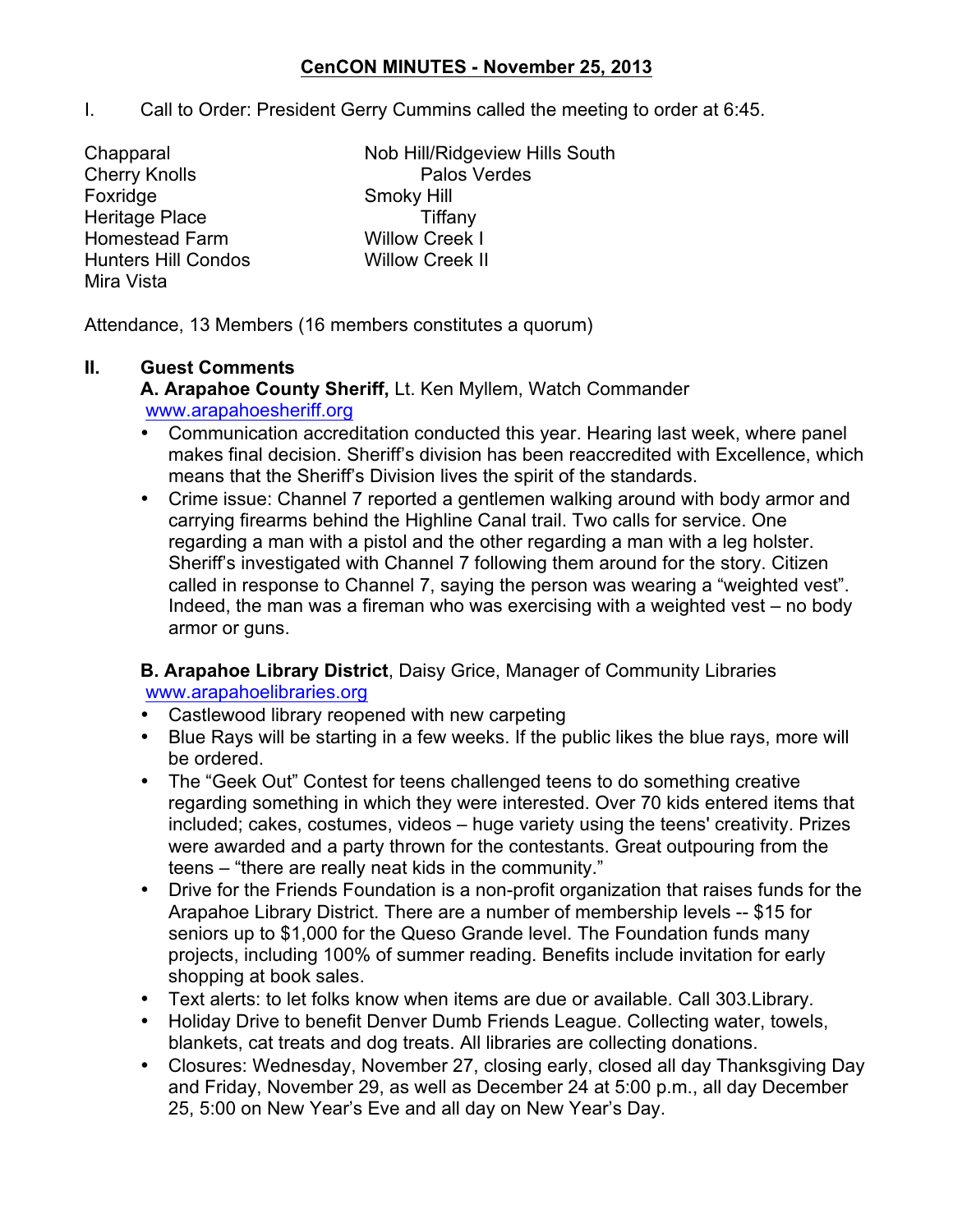- **C. Arapahoe Park & Rec**, DeLos Searle, Asst. District Manager, www.aprd.org
- Customer Service Representative: The Trails Rec Center is hiring a full time Customer Service Representative. Contact Michelle McGhee at 303-269-8400 for more information or check the website.
- Thanksgiving Fitness Schedule Hours 5 am to 2pm offering special classes like Burn the Bird Ride, Boot camps, Step & Sculpt, and Zumba. Other classes available check the website for classes and times.
- Holiday Pass Special \$60 District \$86 Non-District Pass good Nov 16th through Jan 12th.
- Holiday Storytelling & Cookie Decorating This event is for youngsters, ages 3-7, \$10 District \$14, Non-District, Friday December 13 and December 20th from 5:00-6:30pm.
- Holiday Toy-Dive Benefits Toys for Tots,families up to 4 get in free for the pool if they bring in a new toy still in original packaging. Saturday, December 14th,l0 am to 2pm.
- Triple Threat Winter Basketball Coed League Ages 5 to10 years old. Starts January 11, registration deadline December 20th. \$70 District, \$95 Non District
- Art and Pottery Winter Sale Saturday December  $7<sup>th</sup>$ , 9am-4pm, at the Trails Rec Center

# **D. Fire Districts:** Littleton Fire Rescue, Fire Chief John Mullen

www.cfpd.org, www.littletongov.org/fire www.southmetro.org

- This is the last visit from Chief Mullin as he is retiring after 40 years of service. April  $1<sup>st</sup>$  is the last official day, but December  $31<sup>st</sup>$  will be his last day working.
- Budget has been passed for Littleton Fire District.
- South Metro and Cunningham budgets will be approved shortly.
- South Metro is starting a rebate program up to \$300 that will run through December 15 if you install sprinklers in your home.
- Littleton will be hiring 8 paramedic firefighters to be put through the academy beginning December 10, 2013, for 12 week academy.
- The Littleton departments have contracted with ESCI (Emergency Service Consulting International) to develop a 5, 10 & 15-year strategic Master plan ;
- New Littleton Fire District will interview 7 candidates for Fire Chief on December 9, 2013.
- **E. South Suburban Park & Rec District**, Teresa Cope, Communications Director (absent), www.SSPR.org
- Gold Medal Committee to create a long range five year plan for the District is being put in place. Gerry Cummins is a co-chair with Jim Taylor, former member Littleton City Council. One meeting thus far in November. Tammy Maurer and Andrea Suhaka are also on sub committees. The committee is still looking for additional citizens under the age of 50 to serve on committees.

# **III. City of Centennial**, www.centennialcolorado.com

A. City Council Report, Cathy Noon, Mayor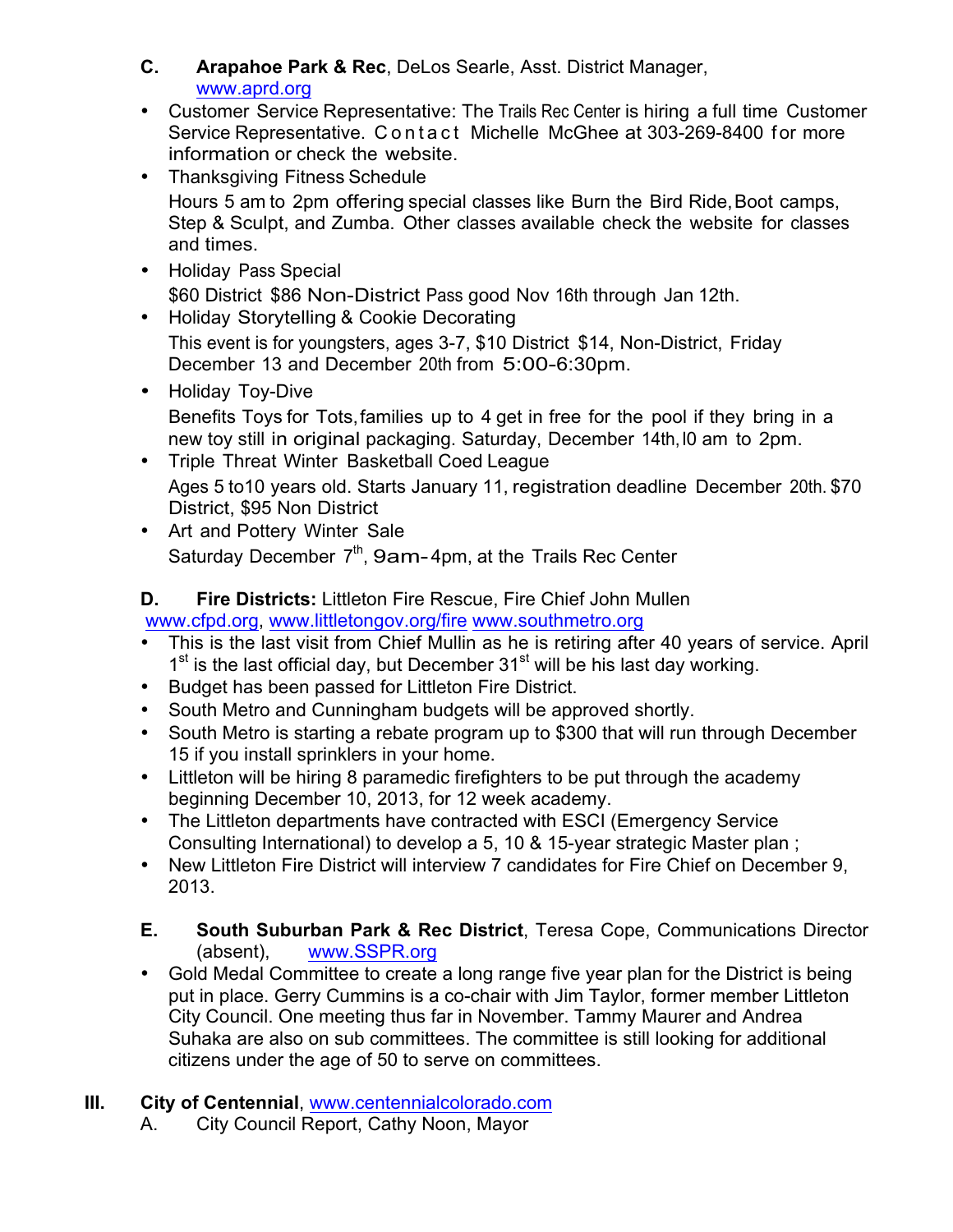- The City's Tree lighting was held on November 23. About 1000 people attended. They had the "best Santa in the world!" Hot chocolate and cider were served.
- Election Results: C.J. Whelan was elected to City Council from District 4. Congrats! Others elected were Mark Gotto, District 3, Kathy Turley, District 1 and Doris Truhlar, District 2. Mayor Noon was re-elected to a second term.
- Applications are being accepted for Centennial 101. Those interested have until December 2<sup>nd</sup> to complete the application.
- Question 2G (fiber optics) passed. Coincidentally, on the day of the election some staff members travelled to Chicago for a fiber optics seminar.
- The Snow Hero program is continuing this year.
- Cherrywood Circle Bridge, south of Orchard Road is having a new guard/hand rail installed.
- New city website going up for beta testing, with goal of having site up and running the third week in December.
- The City will also make more use of social media tweeting, Facebook, etc.
- City will be closed Thanksgiving Day and Black Friday.
- CDOT is raising the bridge over Cherry Creek on Orchard Road -- it will be high enough so that a person riding horse can pass underneath.
- Invitations coming to the dedication ceremony for the new public works facility to take place December 19, located at Jordon Road and Eagle. Expanded facilities will include space for public meetings and other events, animal services, and a call center. Snow plows and other support services will also be located at the facility.
- Greg Glischinski, new Senior Commission chair, was present for his first CenCON meeting.
- The city has hired Angela Engle as the staff liaison to Youth and Senior Commission.
- Barbara Martin-Worley, Consumer Protection Director with the Arapahoe County DA's office was present to observe the CenCon meeting. She explained that her job is to prevent crime and fraud & also provide tips for being a wise consumer. To be added to consumer alert list contact Barbara at 720-874-8543 bmw@da18.state.co.us.

# **B. Animal Services: Sgt. Matthew Creaghe and Kayla Kotcsh.**

An overview of Animal Services was given. It is contracted by the City from the Humane Society of the Pikes Peak Region based in Colorado Springs. Animal Services operates animal control from Pueblo through Centennial. There are five people scheduled to work every day, including holidays and they are on call 24 hours a day through the Sheriff's office 365 days/year.

Highlights:

- Medical emergencies where pet is interfering. Assist with animal care during natural disasters. Moved 96 livestock during the floods.
- Has a 97% save rate. On average only euthanize 1 animal per month. They are considered a non- kill organization. Other jurisdictions are less than a 50% save rate.
- Most common calls: Loose pets, noisy pets, owners not picking up after pets. A written statement by a resident is considered evidence – Animal Services' personnel do not need to observe violations.
- Try to fix problems with a verbal warning, if not, monetary penalties and/or citation may follow.